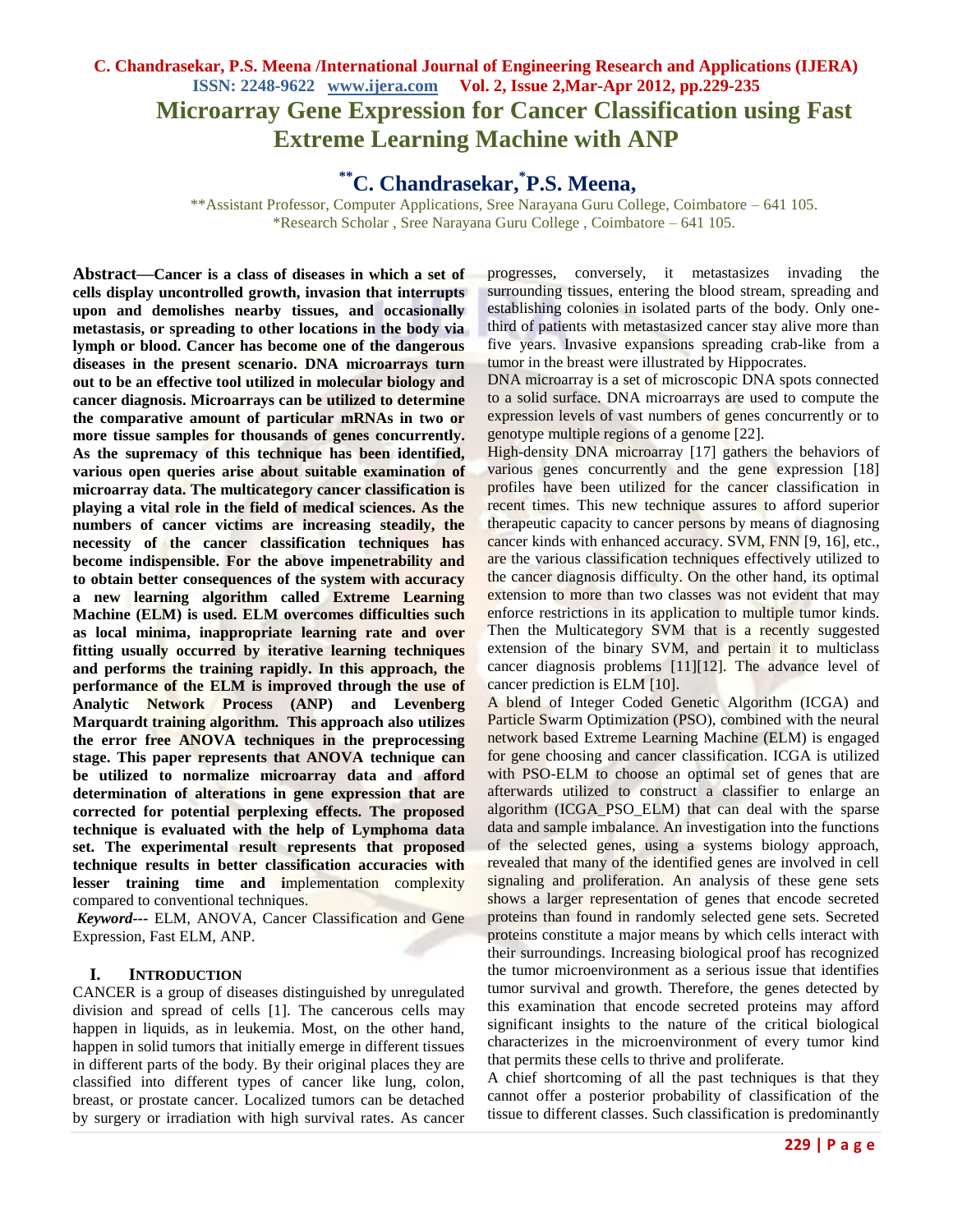very vital in the context of asymmetric misclassification costs where the misclassification cost connected with some classes (false negative for cancer) may be considerably higher than that of others (false positive for cancer).

In recent days, Extreme Learning Machine (ELM) is utilized for predicting cancer cells in living organism by the method of ANOVA (Analysis Of Variance). In order to speed up the training process, Levenberg Marquardt training is used. Moreover, this approach also uses the Analytic Network Process (ANP).

This technique solves issues such as local minima, improper learning rate and over fitting usually occurs in iterative learning techniques and completes the training very fast. However, the usage of ELM will take more time when large data is used for classification. This is overcome by using the proposed ELM technique called Fast ELM. This proposed technique has the capability to perform the classification in lesser less than the conventional techniques.

#### **II. RELATED WORK**

Sridhar Ramaswamy *et al.,* [15] explains about multiclass cancer diagnosis with the help of tumor gene expression [8] signatures, that intentionally tells about, the complex grouping of clinical and histopathological data for optimal healing of patients with cancer based on establishing accurate diagnoses, it appears to be hard because of the atypical clinical presentation or histopathology. To conclude whether the diagnosis of multiple common adult malignancies could be attained entirely by molecular classification, for instance this paper uses 218 tumor samples, spanning 14 general tumor kinds, and 90 normal tissue models to oligonucleotide microarray gene expression examination. In recent times, [7] DNA microarray-based tumor gene expression profiles have been utilized for cancer diagnosis.

Runxuan Zhang *en al.,* in [6] proposed a fast and efficient classification technique called ELM algorithm. In ELM one may randomly desire and repair all the hidden node parameters and then systematically make a decision on the output weights. Examinations have indicated [2] that ELM has good simplification concert and can be executed effortlessly. Several nonlinear activation functions can be utilized in ELM, such as sigmoid, sine, hard limit [5], radial basis functions [3] [4], and complex activation functions [21].

Lipo wang *et al.,* [19] presents the accurate cancer classification with the help of expression of very few genes, the author targets at determining the smallest set of genes that can guarantee highly accurate classification of cancers from microarray data with the help of supervised machine learning techniques. The importance of determining the minimum gene subsets is in three phases as below:

 It significantly decreases the computational load and noise occurring from unrelated genes. In the illustrations examined in this paper, determining the minimum gene subsets still permits for extraction of simple diagnostic rules that directs to accurate diagnosis without the requirement for any classifiers.

- It makes things easier for gene expression examinations to contain only a very small number of genes slightly than thousands of genes that can reduce the cost for cancer testing appreciably.
- It terms for additional examinations into the probable biological relationship among these few numbers of genes and cancer expansion and treatment.

Ahmad M. Sarhan, [20] suggests the cancer classification based on microarray gene expression data using DCT and ANN. The author generally discusses about a stomach cancer identification system according to the Artificial Neural Network (ANN), and the Discrete Cosine Transform (DCT). The presented technique gathers classification characteristics from stomach microarrays with the help of DCT. The features obtained from the DCT coefficients are then used in ANN for classification. The microarray images utilized in this paper were gathered from the Stanford Medical Database (SMD).

## **III. METHODOLOGY**

Microarray analysis is not straightforward because of the large number of genes, which are investigated simultaneously. By incorporating several factors of interest (for instance time and different treatments) in the experimental design, the interpretation of the data becomes even more difficult. The influence of the factors of interest should be separated from each other to draw sensible conclusions from the data analysis. To address these problems, a new methodology called ELM is proposed. Unlike traditional implementations and learning theory, from function approximation point of view, ELM theory shows that the hidden node parameters can be completely independent from the training data. ANOVA ranking technique used for selecting the most appropriate gene. In this approach, ANP technique is integrated with the ELM for better performance.

## **Extreme Learning Machine (ELM)**

Extreme learning machine (ELM) [14] meant for Single Hidden Layer Feed-forward Neural Networks [13] (SLFNs) will randomly selected the input weights and analytically determines the output weights of SLFNs. This algorithm tends to afford the best generalization performance at extremely fast learning speed.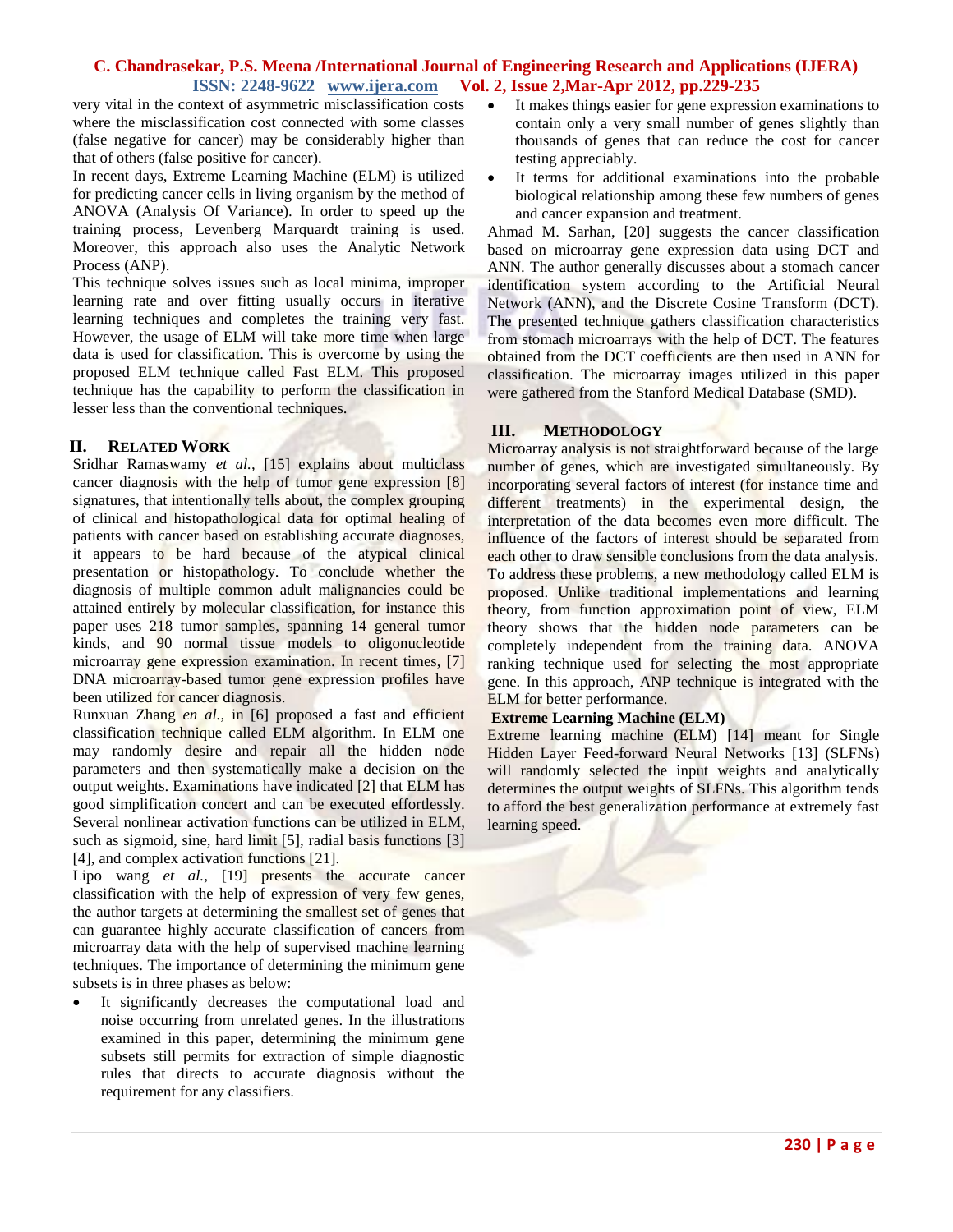$\beta$ 



Figure 1: Structure of ELM network

The structure of ELM network is shown in figure 1. ELM contains an input layer, hidden layer and an output layer.

ELM has several interesting and significant features different from traditional popular learning algorithms for feed forward neural networks. These include the following:

The learning speed of ELM is extremely fast. The learning step of ELM can be completed in seconds or less than seconds for many applications. In the past, it seems that there exists a virtual speed barrier which most (if not all) classic learning algorithms cannot break through and it is not unusual to take very long time to train a feed-forward network using classic learning algorithms even for simple applications.

The ELM has better generalization performance than the gradient-based learning, such as, back propagation in most cases. The traditional classic gradient-based learning algorithms and some other learning algorithms may face several issues like local minima, improper learning rate and over fitting, etc. For avoiding these issues, some methods such as weight decay and early stopping methods may need to be used often in these classical learning algorithms.

The ELM likely to reach the solutions straightforward without such trivial issues. The ELM learning algorithm looks very simpler than most learning algorithms for feed-forward neural networks. Different from the traditional classic gradient-based learning algorithms which only work for differentiable activation functions, as easily observed the ELM learning algorithm could be used to train SLFNs with many nondifferentiable activation functions.

*Extreme Learning Machine Training Algorithm*

If there are N samples  $(x_i, t_i)$ , where  $x_i = [x_{i1}, x_{i2}...]$  $x_{in}$ ]<sup>T</sup>  $\in$ R<sup>n</sup> and t<sub>i</sub> = [t<sub>i1</sub>, t<sub>i2</sub>, ..., t<sub>im</sub>]<sup>T</sup>  $\in$ R<sup>n</sup>, then the standard SLFN with N hidden neurons and activation function  $g(x)$  is defended as:

$$
\sum_{i=1}^{N} \beta_i g(w_i \cdot x_j + b_i) = 0_j, j = 1, \dots \dots, N,
$$

where  $w_i = [w_{i1}, w_{i2}, \dots, w_{in}]^T$  is nothing but the weight vector that connects the ith hidden neuron and the input neurons,  $B_i =$  $[\beta_{i1}, \beta^{i2}, \dots, \beta^{im}]^T$  is the weight vector that connects the ith neuron and the output neurons, and  $b_i$  is the threshold of the ith hidden neuron. The "." in  $w_i$ .  $x_j$  means the inner product of  $w_i$  and  $x_j$ . The SLFN aims to minimize the difference between  $o_j$  and  $t_j$ . This can be expressed mathematically as:

$$
\sum_{i=1}^N \beta_i g(w_i, x_j + b_i) = t_j, j = 1, \dots, N,
$$

or, more in a matrix format as H  $\beta$  = T, where

$$
H(a_1, \ldots, a_N, b_i, \ldots, b_N, x_1, \ldots, x_N)
$$
\n
$$
= \begin{bmatrix} g(w_1, x_1 + b_1) & \cdots & g(w_g, x_g + b_g) \\ \vdots & \ddots & \vdots \\ g(w_1, x_1 + b_1) & \cdots & g(w_g, x_g + b_g) \end{bmatrix}_{N*N}
$$
\n
$$
= \begin{bmatrix} \beta_1^T \\ \vdots \\ \beta_N^T \end{bmatrix}_{N*m} \quad \text{and} \quad T = \begin{bmatrix} t_1^T \\ \vdots \\ t_N^T \end{bmatrix}_{N*m}
$$

 $\left[\begin{array}{cc} V^N \end{array}\right]_{N \times m}$   $\left[\begin{array}{cc} V^N \end{array}\right]_{N \times m}$ <br>The matrix H is the hidden layer output matrix of the neural network. If the number of neurons in the hidden layer is equal to the number of samples, then H is square and invertible. Otherwise, the system of equations needs to be solved by numerical methods, concretely by solving

$$
min_{\beta} ||H\beta - T||
$$

The result that minimizes the norm of this least squares equation is

$$
\hat{\beta} = H^*T
$$

where  $H^{\dagger}$  is called Moore-Penrose generalized inverse. The most important properties of this solution are:

- Minimum training error.
- Smallest norm of weights and best generalization performance.
- The minimum norm least-square solution of  $H\beta = T$ is unique, and is

 $\hat{\beta} = H^*T$ 

Give a training set  $N = \{(x_1,t_1) | x_1 \in R^n, t_1 \in R^m, 1 =$ 1 ...  $\ldots$   $N$  activation function g(x) and hidden neuron  $\tilde{N}$ , do the following

Assigning random value to the input weight  $w_i$  and the bias  $b_i$ ,  $i = 1, \dots \dots \dots \widetilde{N}$ 

 $F_{\rm eff}$  is a finite group  $F_{\rm eff}$  in the output weight  $\mu$ 

Find the hidden layer output matrix H.

The ELM algorithm works as follows

After the learning process is completed by providing several conditions, the proposed technique can be able to detect the cancer occurrence in the microarray gene.

*A. Levenberg Marquardt Extreme Learning Machine with ANP Technique*

Initially, the input weights and hidden biases are created by with the help of ANP technique. Next, the equivalent output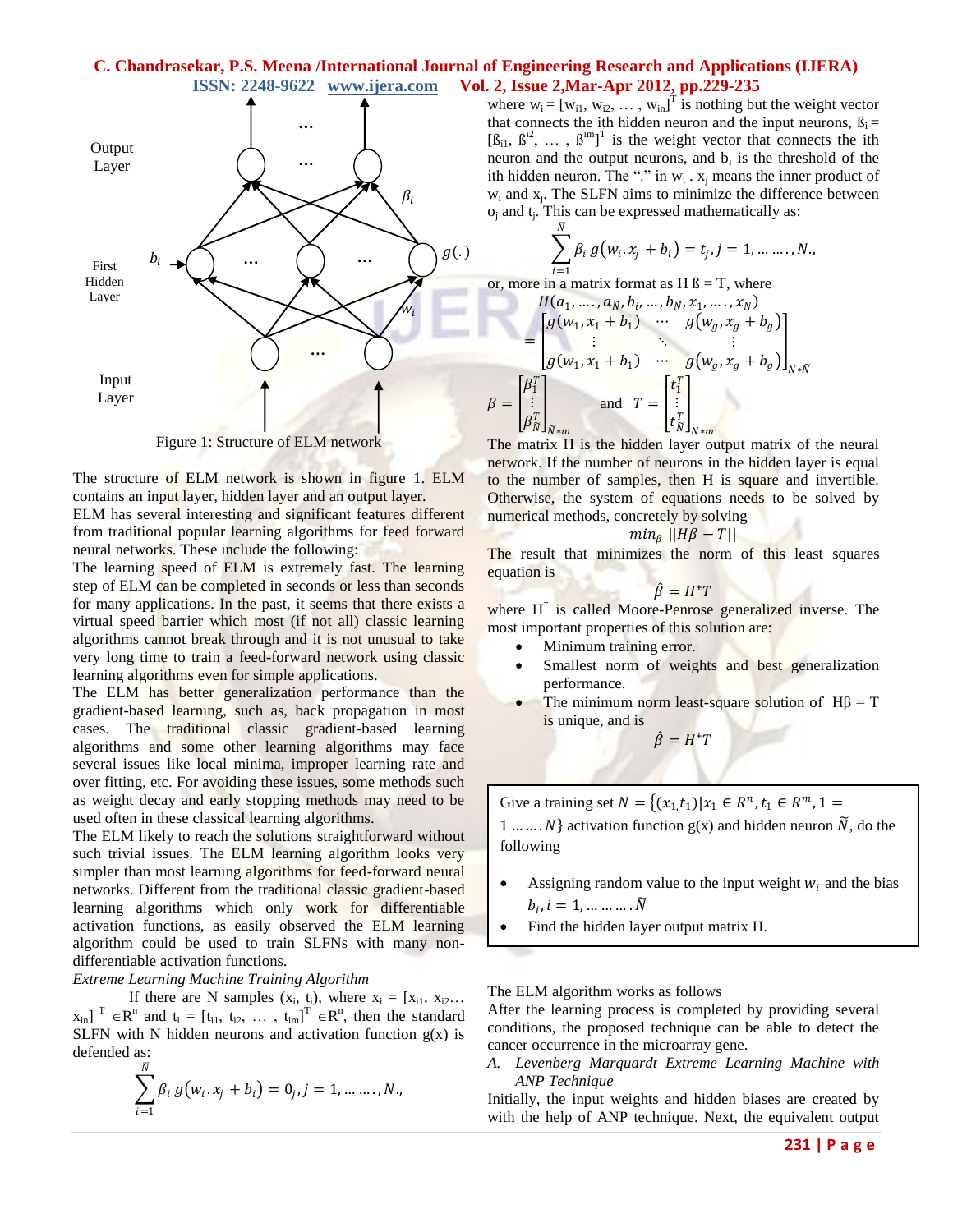weights are analytically determined with the help of ELM algorithm only in first step and randomly produce the output hidden biases. Then, the parameters (all weights and biases) are restructured with the help of LM algorithm.

The process for the Fast Extreme Learning Machine with ANP is described below:

Provided a training set  $\aleph = \{x_i, t_i\} | x_i \in R^n, t_i \in R^m, i =$ 1, 2, ..., N} activation functions  $f_1(x) \& f_2(x)$ , and hidden nodes number  $\breve{\mathrm{N}} \& K$  of hidden first and second layer.

*Step 1:* Randomly choose the starting values of input weight vectors  $w_1$  and bias vector  $b_1$  with the help of ANP technique and bias vector  $b_2$  without using the AHP technique.

*Step 2:* Determine the hidden first layer output matrix  $a_1$ . With the help of ELM algorithm, determine the output weight  $w_2 = a_1^{-1}$ . 5.15

*Step 3:* Determine the hidden second layer output matrix  $a_2$ , errors

$$
e_1 = t - a_2 \tag{5.16}
$$

and determine the sum of squared errors over all input.

*Step 4:* Determine the Jacobian matrix. Calculate the sensitivities with the recurrence relations.

$$
S_q^m = f^m \left( n_q^m \right) (w^{m+1})^T . S_q^{m+1} \tag{5.17}
$$

after initializing with the following equation

$$
S_q^M = -f^m \left( n_q^m \right) \tag{5.18}
$$

Augment the individual matrices into the Marquardt sensitivities using the following equation

$$
S^{m} = [S_{1}^{m}, S_{2}^{m}, \dots, S_{Q}^{m}]
$$
 5.19

Determine the elements of the Jacobian matrix with the equations

$$
[J]_{h,l} = S_{i,h}^m \times S_{j,k}^{m-1}
$$
 5.20

And

$$
[J]_{h,l} = S_{i,h}^m \tag{5.21}
$$

*Step 5:* Solve equation the below equation to determine  $\Delta w_k$ and update weight vectors  $w_1, w_2$  and bias vectors  $b_1, b_2$ .

$$
\Delta w_k = [J^T(w_k).J(w_k) + \mu.I]^T.J^T(w_k).e(w_k)
$$
 5.22

*Step 6:* Recalculate the sum of squared errors with the help of  $w_k + \Delta w_k$ . If this new sum of squared is lesser than that evaluated in step3, then multiply  $\mu$  by  $\mu_{dec}$ , let  $w_{k+1} = w_k + \mu_{enc}$  $\Delta w_k$  and process from step4. If the sum of squared is not decreased, then multiply  $\mu$  by  $\mu_{inc}$  and process from step5.

For the training process, this approach uses Levenberg-Marquardt (LM) Algorithm which speeds up the training process.

Levenberg-Marquardt (LM) Algorithm

**Step 1:** Initialize the weights and parameter  $\mu$  ( $\mu$ =.01 is appropriate).

**Step 2:** Calculate the Sum of the Squared Errors over all inputs  $F(w)$ .

**Step 3:** Solve step (2) to get the increment of weights  $\Delta w$ .

**Step 4:** Recompute the Sum of Squared Errors F (w).

Using  $w + \Delta w$  as the trial w and judge

IF trial 
$$
F(w) < F(w)
$$
 in step 2 THEN  $w + \Delta w$ 

$$
\mu = \mu \cdot \beta(\beta = .1)
$$
  
Go back to step 2  
ELSE

 $\mu = \mu$ β

go back to step 4 END IF

ELSE

Thus, by using the ANP technique, the Extreme Learning Machine is modified as Fast Extreme Learning Machine which has the advantage of training the classifier in very less time.

#### **ANOVA Model**

Analysis of Variance (ANOVA) can be used in microarray data analysis to investigate the significance of the effects from factors which could possibly influence the gene expression. The ANOVA fixed effects model in which three of the possible factors of interest are incorporated is given by expression below. In this model the measured gene expression  $(X_{iikr})$  is assumed to be the result of the added effects of the factors Time (T),

Treatment (S) and Gene (G) over timepoint i, treatment j, gene k and replicate r:

$$
X_{ijkr} = \mu + T_i + S_j + G_k + TS_{ij} + TG_{ik} + GS_{jk} + TSG_{ijk}
$$

The effect of interactions between factors is also incorporated in the three factor ANOVA model shown here (TS, TG, GS and three way interaction TSG). The effects are added to a general mean expression value which is indicated with μ. Finally the remaining variation is captured in the error term. In the normal application of ANOVA, the sum of squares and mean squares are calculated for each factor and interaction. With an F-test the significance of the effect of each factor is then calculated. The main effects are vectors with a length equal to the number of levels in each factor. The interaction matrices consist of the combined effect of two factors, when corrected for the general effect of these factors. For example, the interaction matrix of the factors Gene and Treatment shows the effect of a gene and treatment after the general treatment effect and general gene effect have been corrected for. Thus, the interaction effect could be interpreted as the response of a gene to the treatments additional to general gene and treatment effects. This is of course interesting to the biologists who are looking for genes which respond to the treatments incorporated in the experiment.

First, the main effect is calculated for each of the factors of interest. The three factors used in the ANOVA model are time effect, treatment effect and the effect of each individual gene. The main effect is then calculated for each factor by subtracting the general overall mean from the mean per Time point, the mean per Gene, and the mean per Treatment

main effect =  $\bar{y}_r - \bar{y}$  ...

where y is gene expression, and r is either i..., .j.. or ..k., depending on the effect which is calculated. The next step is the calculation of the interaction matrices. The interaction matrices of the interaction between Gene and Treatment (GS),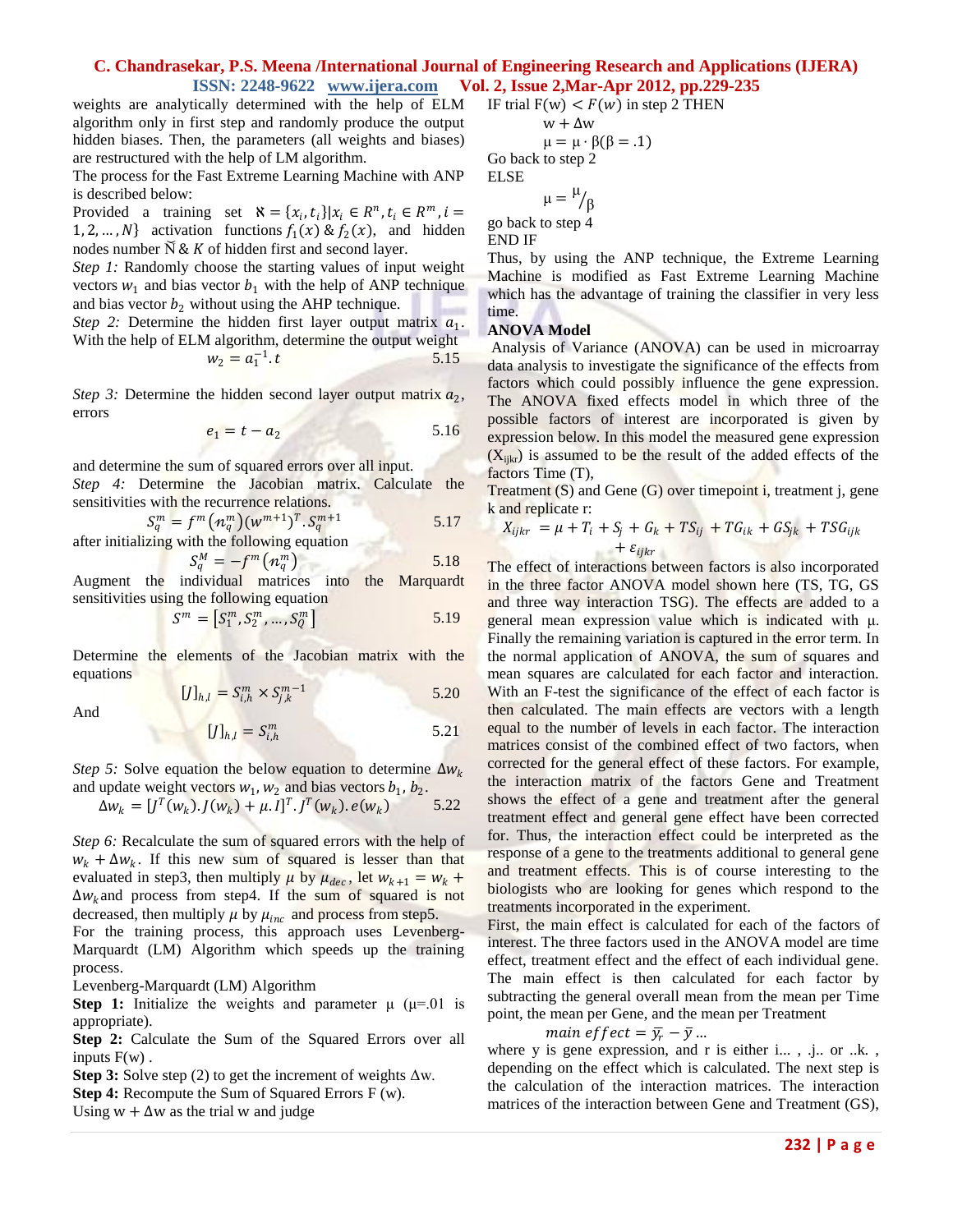Time and Treatment (TS) and Time and Gene (TG) are calculated with:

$$
GS = \bar{y}_{jk.} - \bar{y}_{j..} - \bar{y}_{.k.} - \bar{y}_{...
$$
  
\n
$$
TS = \bar{y}_{ij.} - \bar{y}_{i...} - \bar{y}_{.j..} - \bar{y}_{....}
$$
  
\n
$$
TG = \bar{y}_{i.k.} - \bar{y}_{i...} - \bar{y}_{.k.} - \bar{y}_{...}
$$

The three factor interaction (GTS) of Time and Gene can be calculated as follows:

 $GTS = \bar{y}_{ijk.} - \bar{y}_{jk.} - \bar{y}_{ij.} - \bar{y}_{i.k.} - \bar{y}_{i...} - \bar{y}_{.j.} - \bar{y}_{.k.} - \bar{y}_{...}$ The three factor interaction is in fact a data cube.

#### **IV. EXPERIMENTAL RESULTS**

This chapter experiments the proposed methodology using the Lymphoma data set. The Lymphoma data set is a data set about the three most prevalent adult lymphoid malignancies. It contains 62 samples consisting of 4,026 genes spanning three classes, which include 42 Diffuse Large B-Cell Lymphoma (DLBCL) samples, nine Follicular Lymphoma (FL) samples, and 11 B-CELL CHRONIC LYMPHOCYTIC LEUKEMIA (B-CELL) SAMPLES.

The data set can be found at http://genomewww.stanford.edu/lymphoma/. The 62 samples are randomly split into 50 training samples and 12 testing samples at each trial and the average performance has been obtained over 100 trials for both ELM and SVM-OVO.

The BSS/WSS method is also used for gene selection. Ten different numbers of genes, from 10 to 100 in intervals of 10, are selected and used in the simulation of both the ELM and SVM-OVO algorithms which uses ANOVA test. The average testing accuracies over 100 trials are shown in Table 5. From the table it can be clearly observed that the accuracy for the usage of ELM is better when compared to the conventional methods (Eg. SVM).

Table 1 shows the comparison of the testing accuracy of the classification techniques such as SVM, ELM and LMELM with ANP.

| Table 1: Testing Accuracy (%) for the ELM and SVM |                                     |              |  |
|---------------------------------------------------|-------------------------------------|--------------|--|
|                                                   | Algorithms on the Lymphoma Data Set |              |  |
|                                                   |                                     | <b>LMELM</b> |  |

| #Gene<br>combination | <b>SVM</b> | <b>ELM</b> | LIVILILIVI<br>with<br><b>ANP</b> |
|----------------------|------------|------------|----------------------------------|
|                      | Accuracy   | Accuracy   | Accuracy                         |
| $10-20$              | 97.63      | 98.56      | 99.45                            |
| $21 - 30$            | 97.45      | 98.64      | 99.34                            |
| $31 - 40$            | 96.12      | 98.14      | 100                              |
| $41 - 50$            | 95.21      | 98.26      | 99.68                            |
| $51-60$              | 98.32      | 97.65      | 99.42                            |
| 61-70                | 97.45      | 98.12      | 98.65                            |

| 71-80      | 96.41 | 97.68 | 99.32 |
|------------|-------|-------|-------|
| 81-90      | 96.65 | 98.60 | 99.45 |
| $91 - 100$ | 96.44 | 97.44 | 99.67 |

Figure 2 shows the graph for accuracy comparison between the SVM, ELM and the proposed LMELM with AHP technique. From the graph, it is clear that the proposed method shows better accuracy for all the gene combinations. The overall accuracy is higher for proposed LMELM with AHP when compared to the SVM and ELM techniques.





From the table it can be clearly observed that the training time for the usage of ELM is lesser when compared to the training time taken by SVM. As the table indicates, the training time taken by SVM and ELM approaches for the gene combination of 10-20 is 390.13 and 165.21 seconds respectively, where as the proposed method yields the training time of 101 seconds which is very much lesser than SVM and ELM. For the gene combination of 21-30, the proposed ELM takes 111 seconds for training, whereas, SVM and ELM takes higher training time.

The total training time taken by the classification approaches like SVM, ELM and the proposed LMELM with AHP is used in this approach. From the table it can be clearly observed that the training time for the usage of proposed LMELM with AHP is lesser when compared to the training time taken by SVM and ELM with more compact network.

Table 2: Training Time(s) and Averaged Number of Hidden Nodes for the ELM and SVM Algorithms for 100 Splits of

Training and Test Set on the Lymphoma Data Set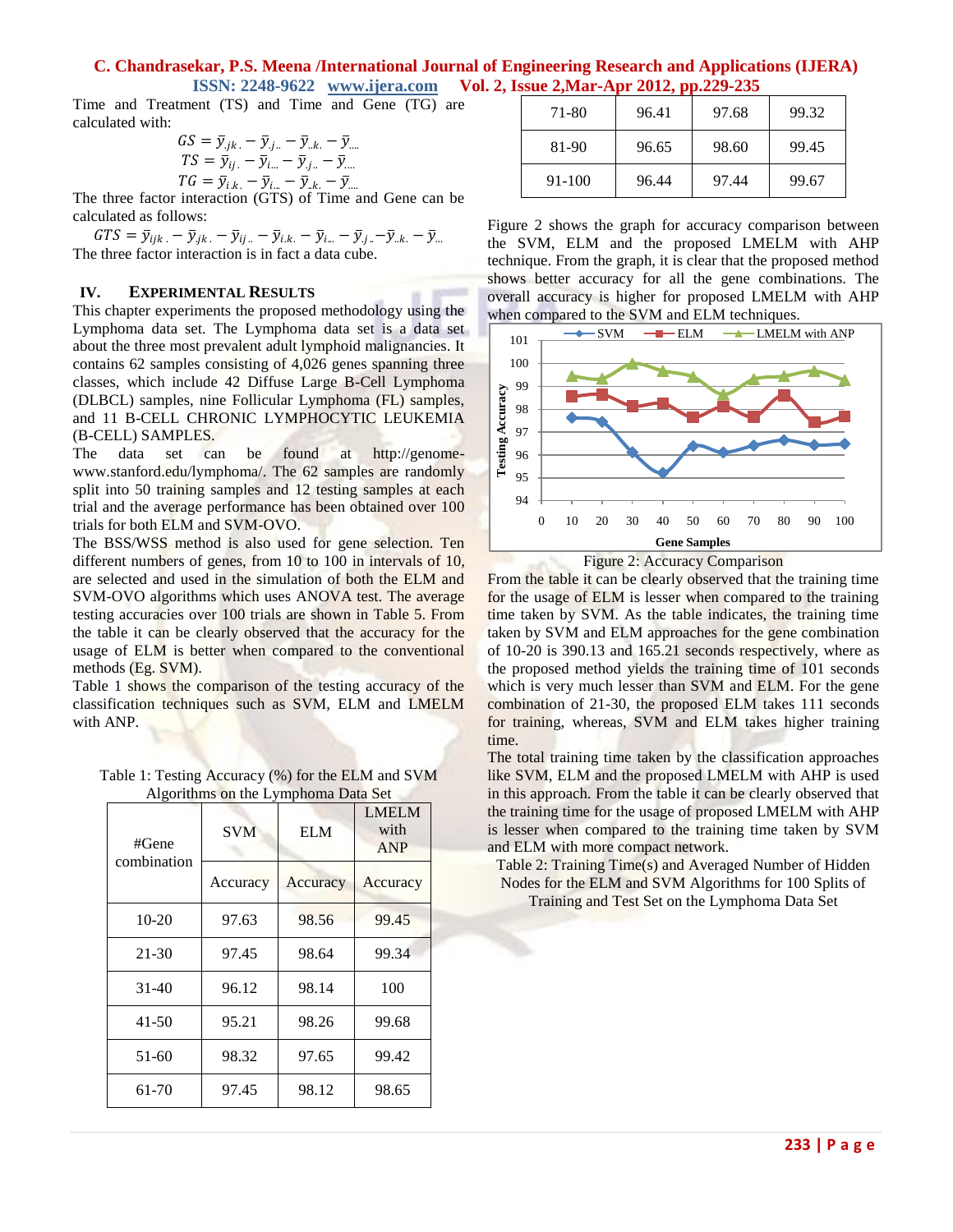| #Gene       | Training Time (secs) |            |                          |
|-------------|----------------------|------------|--------------------------|
| combination | <b>SVM</b>           | <b>ELM</b> | <b>LMELM</b><br>with AHP |
| $10-20$     | 390.13               | 165.21     | 101                      |
| 21-30       | 420.22               | 185.39     | 111                      |
| $31 - 40$   | 460.89               | 215.23     | 123                      |
| $41 - 50$   | 494.36               | 232.18     | 105                      |
| 51-60       | 507.55               | 270.45     | 108                      |
| 61-70       | 522.63               | 315.23     | 123                      |
| 71-80       | 525.27               | 341.25     | 96                       |
| 81-90       | 545.01               | 379.25     | 98                       |
| 91-100      | 553.65               | 421.45     | 109                      |

For the selected data set, the proposed ELM approach with ANOVA technique takes much less total training time than the SVM algorithm with ANOVA. As it is mentioned before, the SVM algorithm has to build  $c(c-1)/2$  binary classifiers to distinguish between every two class combinations. For the Lymphoma data set, with the number of categories classified decreases, the difference between ELM and SVM is also decreased.

It can be seen that the number of hidden nodes for ELM is always smaller than the number of support vectors for SVM, indicating a more compact network realized by ELM.

## **V. CONCLUSION**

Multicategory cancer diagnosis problem based on microarray data has become an active area of research. In this paper, ELM algorithm is used for classification in which the ELM is trained using Levenberg Marquardt algorithm for training. Moreover, this approach uses Analytic Network Process (ANP) for choosing the weights. ANOVA statistical ranking approach is used in this approach. Its performance has been compared with the SVM and ELM algorithms. SVM for multicategory classifications is done by modifying the binary classification method of SVM to a one-versus-all or oneversus-one comparison basis. This inevitably involves more classifiers, greater system complexities and computational burden, and a longer training time. ELM with ANOVA can perform the multicategory classification directly, without any modification. In order to improve the performance of the ELM, ANP approach is used for selecting the weights. The performance of the proposed LMELM with ANP algorithm achieves higher classification accuracy than the SVM algorithm for the ANOVA test with less training time and a smaller network structure.

#### **REFERENCES**

- [1] Kinzler, Kenneth W.; Vogelstein, Bert, "Introduction", the genetic basis of human cancer (2nd, illustrated, revised ed.). New York: McGraw-Hill, Medical Pub. Division, 2002.
- [2] G.-B. Huang and C.-K. Siew, "Extreme Learning Machine: RBF Network Case," Proc. Eighth Int'l Conf. Control, Automation, Robotics, and Vision (ICARCV '04), Dec. 2004
- [3] D. Serre, Matrices: Theory and Applications. Springer-Verlag, 2002.
- [4] G.-B. Huang, L. Chen, and C.-K. Siew, "Universal Approximation Using Incremental Constructive Feedforward Networks with Random Hidden Nodes," IEEE Trans. Neural Networks, vol. 17, no. 4, pp. 879- 892, 2006.
- [5] S. Dudoit, J. Fridlyand, and T.P. Speed, "Comparison of Discrimination Methods for Classification of Tumors Using Gene Expression Data," J. Am. Statistical Assoc., vol. 97, no. 457, pp. 77-87, 2002.
- [6] Runxuan Zhang, Guang-Bin Huang, Narasimhan Sundararajan, and P. Saratchandran, "Multicategory Classification Using an Extreme Learning Machine for Microarray Gene Expression Cancer Diagnosis, " vol 4,no 3,july-september 2007.
- [7] M. Schena, D. Shalon, R.W. Davis, and P.O. Brown, "Quantitative Monitoring of Gene Expression Patterns with a Complementary DNA Microarray," Science, vol. 270, pp. 467-470, 1995.
- [8] S. Dudoit, J. Fridlyand, and T.P. Speed, "Comparison of Discrimination Methods for the Classification of Tumors Using Gene Expression Data," J. Am. Statistical Assoc., vol. 97, pp. 77-87, 2002.
- [9] R. Linder, D. Dew, H. Sudhoff, D. Theegarten, K. Remberger, S.J. Poppl, and M. Wagner, "The 'Subsequent Artificial NeuralNetwork' (SANN) Approach Might Bring More Classificatory Power to ANN-Based DNA Microarray Analyses," Bioinformatics, vol. 20, no. 18, pp. 3544-3552, 2004
- [10] G.-B. Huang, Q.-Y. Zhu, and C.-K. Siew, "Extreme Learning Machine: A New Learning Scheme of Feedforward Neural Networks," Proc. Int'l Joint Conf. Neural Networks (IJCNN '04), July 2004.
- [11] G.-B. Huang and C.-K. Siew, "Extreme Learning Machine: RBF Network Case," Proc. Eighth Int'l Conf. Control, Automation, Robotics, and Vision (ICARCV '04), Dec. 2004.
- [12] G.-B. Huang and C.-K. Siew, "Extreme Learning Machine with Randomly Assigned RBF Kernels," Int'l J. Information Technology, vol. 11, no. 1, 2005.
- [13] G.-B. Huang, Q.-Y. Zhu, K.Z. Mao, C.-K. Siew, P. Saratchandran, and N. Sundararajan, "Can Threshold Networks Be Trained Directly?" IEEE Trans. Circuits and Systems II, vol. 53, no. 3, pp. 187-191, 2006.